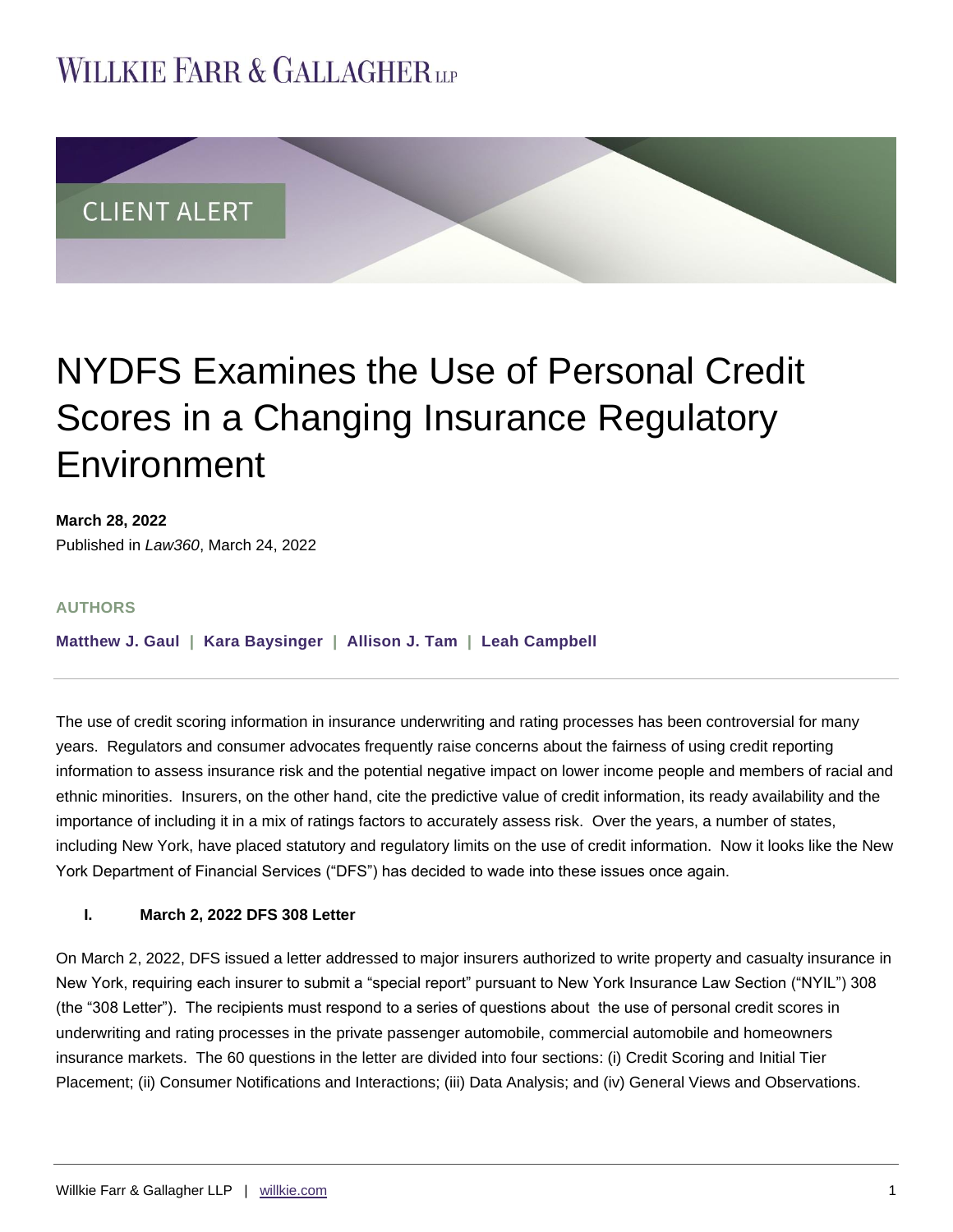New York's 2004 Use of Credit Information Law permits and regulates the use of credit information, and some of the 308 Letter questions appear targeted at examining compliance with existing law and getting a better understanding of the actuarial role credit scoring plays in underwriting and tiering, the weight it is given and whether credit information leads to positive or negative rate impacts for policyholders.

The questions in the 308 Letter also indicate, however, that DFS is skeptical of the use of credit information generally even within the confines of current statutory law. For example, DFS challenges insurers to defend the validity of credit information as a predictor of loss:

54. Data aside, after taking into consideration all other elements of the company's class plan, why does the company feel that an insured's credit score is such a valuable predictor of future losses, both in general, as well as in comparison to an insured's actual past driving history?

DFS also questions the fluctuating nature of credit scores and demands a response to a hypothetical where the prudent management of credit by a consumer could lead to a lower credit score and higher insurance premiums:

55. How does the company reconcile the validity of an insured's credit score as a rating consideration when a credit score, unlike many other rating variables that are considered "static", can frequently fluctuate and be negatively influenced by one or more reasonable proactive actions on the part of the insured? For example, an insured who has a longstanding credit card with a high available limit that they rarely, if ever, use may choose to close that account to protect themselves from identify theft. This has a dual negative impact on the insured's credit score, as not only does the insured's average age of accounts decrease, but the insured's ratio of outstanding balances to available credit goes up.

56. Why should the insured in this example now be subject to a potentially higher insurance premium when it appears that their credit decision was made in a reasonable, prudent and responsible manner?

DFS is also concerned about the impact of the use of credit scores on lower income individuals:

59. Arguments have been made that lower income individuals may not have the same access to credit as, or be able to manage their finances as well as, higher income individuals, thus leading to lower average credit scores, or even the absence of a credit score. Similar arguments have been made that higher income individuals have higher deductibles and/or may elect not to report claims, choosing instead to pay smaller claims out of pocket rather than see their insurance premiums increase, a luxury that is not afforded to a lower income individual. How does the company respond to each of these arguments?

60. In addition, has the company performed any independent or other analysis to ensure that the use of credit scores for initial tier placement is not a proxy for any other prohibited variables, such as income?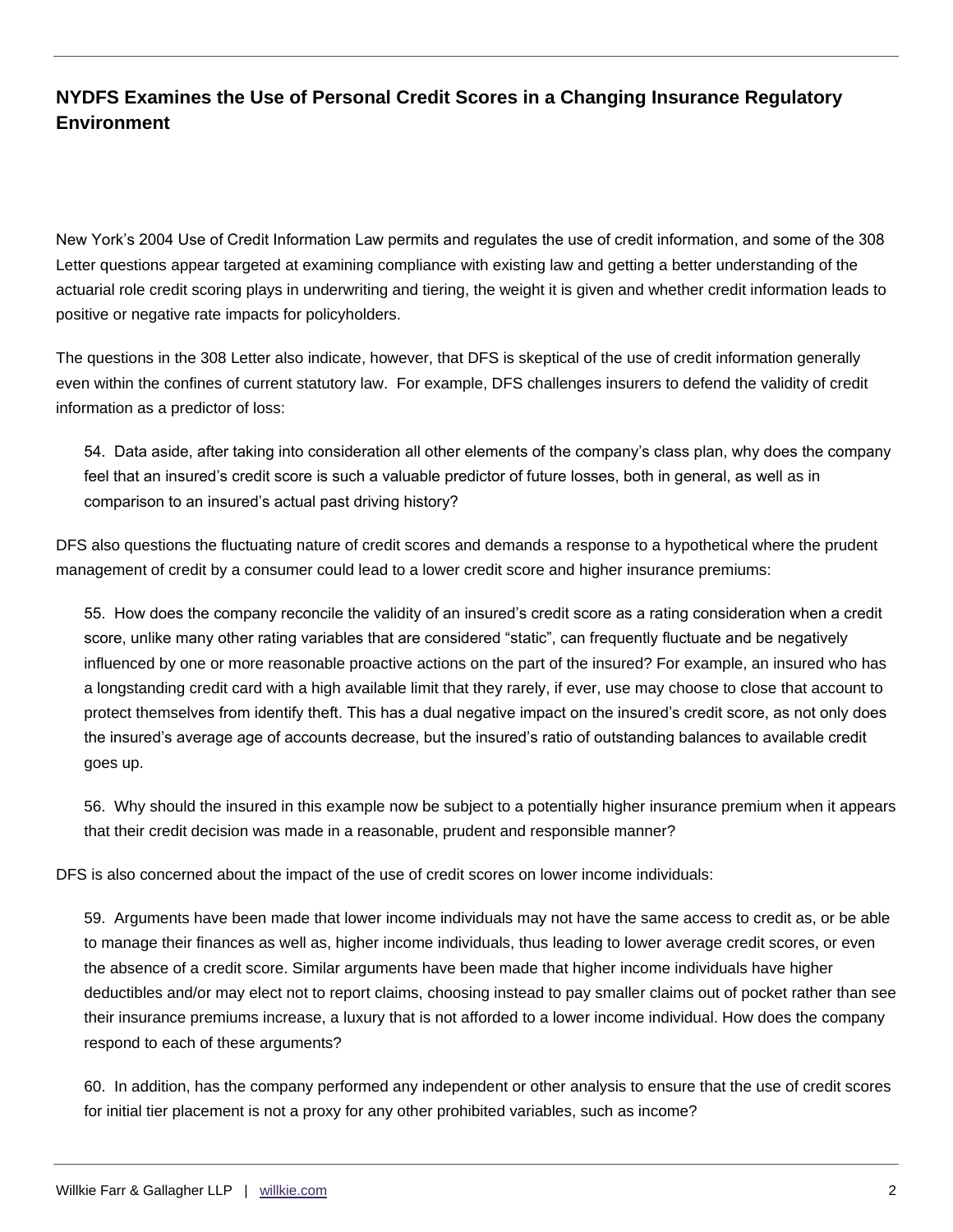In the Consumer Notifications and Interactions section, DFS also asks whether the insurer automatically updates credit scores for all insureds (which is not required by law). Additionally, if a company only updates credit scores at the request of the insured, the insurer must indicate how often it permits insureds to request updates, how many requests the company has received in the last four (4) years, and how these credit score updates have impacted insureds.

Finally, the 308 Letter also asks a series of questions on whether the recipient insurer encourages insureds to check their credit reports regularly and report any errors not just to the credit reporting agency but also to the insurer.

#### **II. New York Article 28**

NYIL Article 28 Use of Credit Information Law<sup>i</sup> ("Article 28") creates a comprehensive regulatory scheme for managing the use of credit scores by insurers issuing personal lines property and casualty coverage in New York. Article 28 prohibits using credit information as the sole basis to deny issuing a policy, using credit information to cancel or not renew a policy, or using credit information to increase an insured's premium. Additionally, Article 28 bans insurers from taking adverse action against consumers with no credit, and only permits insurers to use reports issued or calculated within ninety (90) days of when the policy was first written.

Article 28 also requires insurers to allow policyholders to request to be re-rated with a new credit pull at least once every three years. However, absent a policyholder request, there is no requirement for insurers to pull new credit information or re-rate policies automatically.

Article 28 also requires insurers to re-underwrite and re-rate policies if it is determined through the federal Fair Credit Reporting Act that the credit information of a current insured is incorrect or incomplete. Insurers have 30 days to reunderwrite and re-rate policies upon receiving notice of such determination, in addition to refunding any overpaid premiums to the insured.

#### **III. Current United States Regulatory Climate**

While some states remain silent on the issue, most states have taken at least some action to ban or manage the use of personal credit scores in insurance rating. According to the National Association of Insurance Commissioners (the "NAIC"), most states do not allow credit-based insurance scores to be used as the sole basis for raising rates, or denying, cancelling or not renewing a policy.<sup>ii</sup>

California, Hawaii, Maryland, Massachusetts and Michigan have completely banned the use of personal credit scores when determining policy rates for at least some lines of insurance.<sup>iii</sup>

Oregon and Utah prohibit insurance companies from canceling a policy or not renewing a policy based on personal credit scores. Additionally, in Utah, personal credit scores can only be used to offer potential insureds discounts on premiums,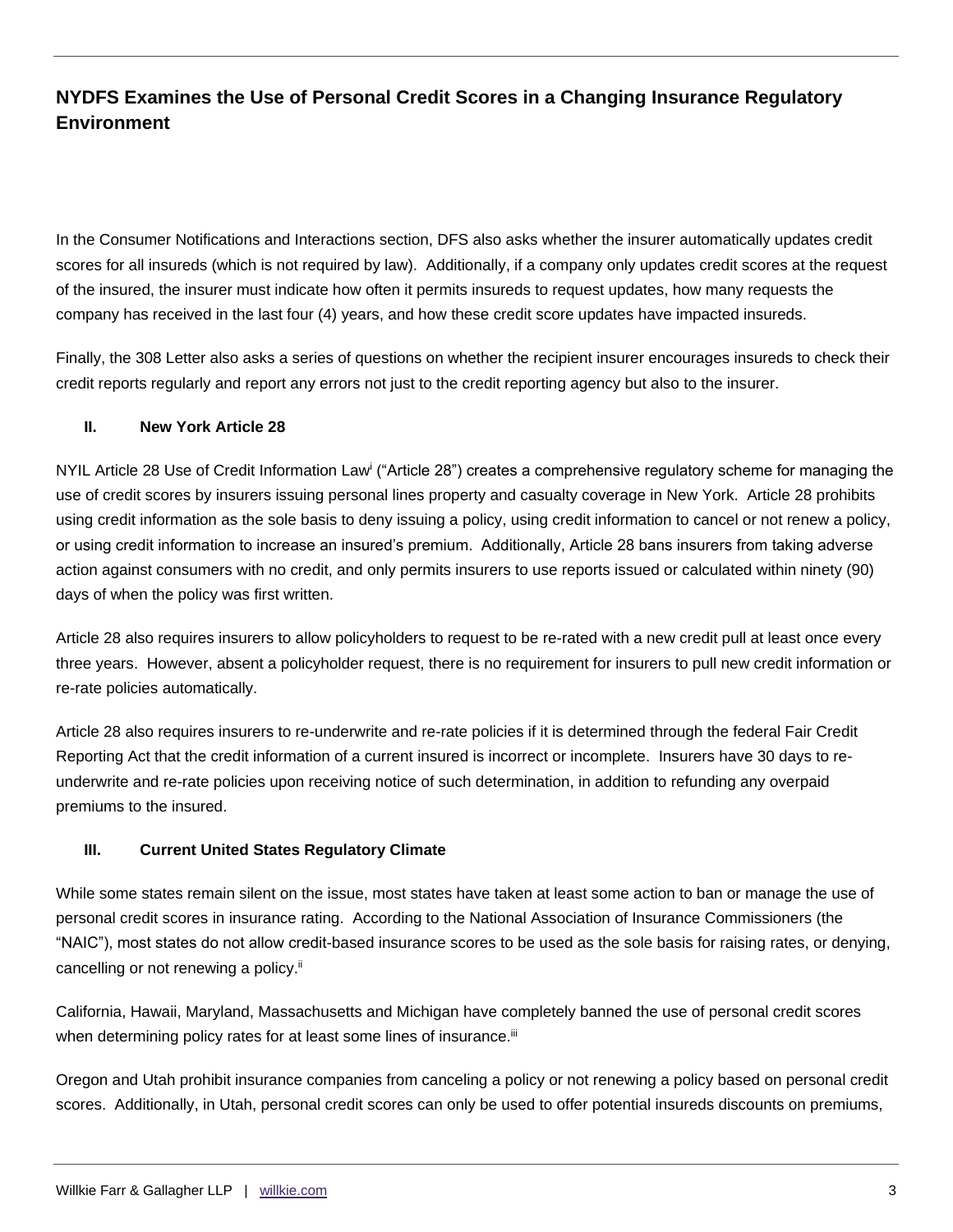and cannot be used to adversely affect a premium offer. Furthermore, if a discount is offered it cannot be revoked once the policy is in effect based on a change in credit.<sup>iv</sup>

In Washington, Commissioner Mike Kreidler recently issued an order banning the use of personal credit scores in policy rate setting for the next three years in automobile, homeowners and renters insurance. In a written statement following the issuance of the order, Commissioner Kreidler stated, "We know that now, more than ever, credit reporting is unreliable" and that "[i]t is unfair to base how much someone pays for frequently mandatory insurance on an unreliable and fluctuating factor like a credit score."<sup>v</sup>

#### **IV. Likely Direction of DFS Inquiry**

It is impossible to predict with certainty where the new DFS inquiry lead, but the 308 Letter does provide clues on the actions DFS might take. DFS could conclude based on the data it receives from the industry that no action is necessary, but that result seems unlikely.

DFS could work with the New York legislature to amend and/or expand the statutory limitations on the use of credit information in Article 28. In recent years, however, DFS has rarely taken a legislative path on major initiatives, choosing instead to issue regulations within its interpretation of existing statutory authority or to issue "guidance" in the form or circular letters setting forth DFS expectations for industry conduct. This has been true even recently when the state executive branch (including DFS), Senate and Assembly have been controlled by a single political party.

It may be difficult for DFS to impose an outright ban on the use of credit scores in underwriting and rating on its own, given New York's statutory scheme detailing permissible uses of credit scores, but there are a number of actions DFS may take that would have a dramatic impact on current practices relating to the use of credit scores.

First, DFS may impose fines and remedial actions through consent orders if it determines that certain insurers are not complying with the existing requirements of Article 28.

Second, DFS has asked about the use of credit information in *commercial* auto insurance, a line of business that has thus far rarely been subject to restrictions on the use of credit information either in New York or elsewhere. DFS could issue guidance indicating that underwriting and rating for commercial auto policies (particularly policies issued to sole proprietorships or partnerships with a single driver) should be subject to restrictions similar to those set forth in Article 28 (or others).

Third, like Washington Commissioner Kreidler, DFS is concerned about the "fluctuating" nature of credit scores and whether insurers refresh the credit information they use over time. It may be difficult for DFS to mandate that insurers update credit information more often than the once-every-3-years-at-the-request-of-the-insured standard set forth in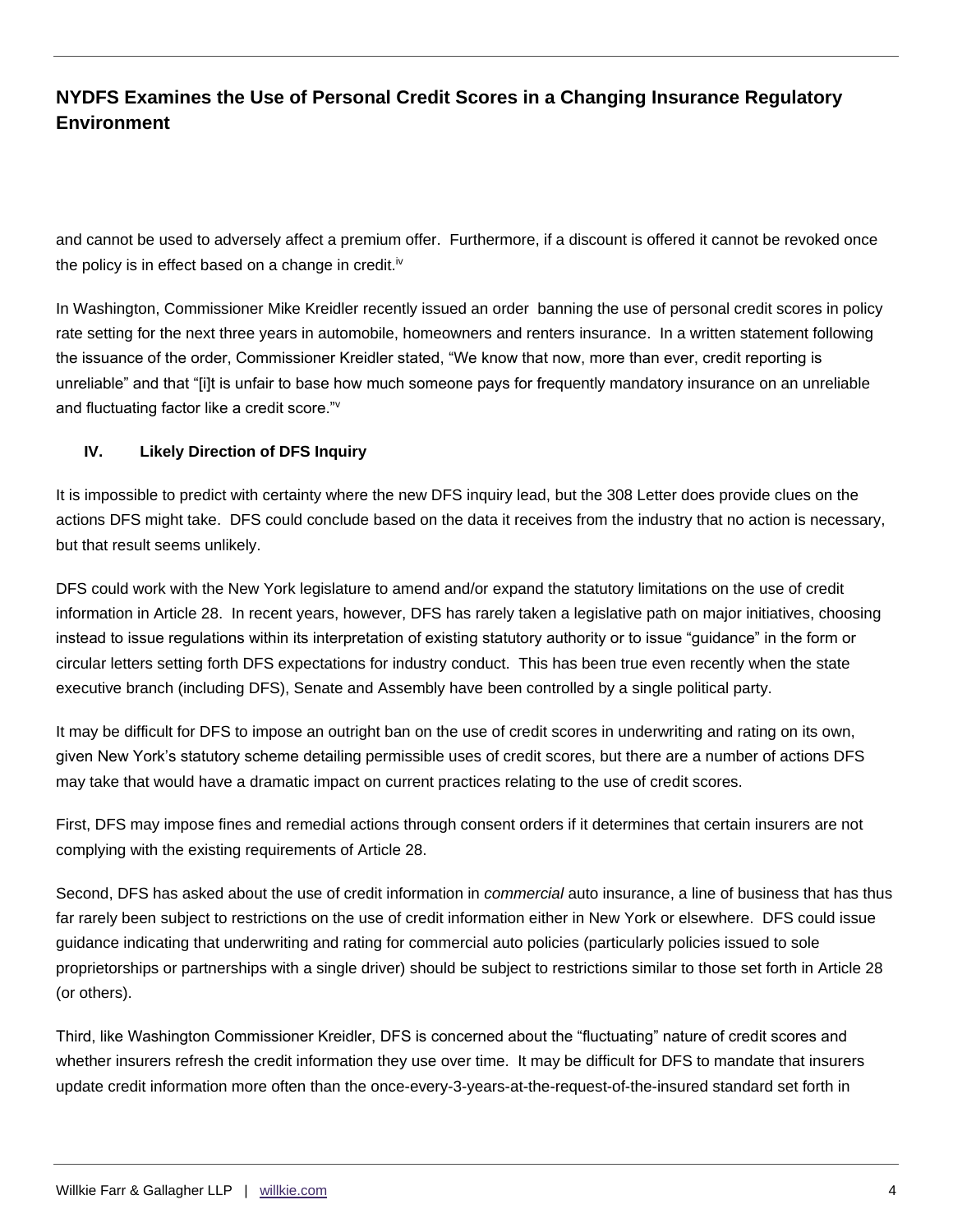Article 28 without inviting legal challenge. DFS could, however, via regulation or "guidance" require insurers to notify their policyholders of their right to request an updated credit pull and re-rating of their policy pursuant to NYIL 2302(g).

Fourth, DFS could also mandate that insurers encourage their policyholders to review their credit reports, challenge any errors through established procedures and report errors to the insurer.

Finally, given the emphasis on actuarial analysis in the 308 Letter, DFS may issue detailed guidance on the appropriate role of credit information in underwriting and tiering and what weight credit information should be given. DFS could also require that insurers that use credit information in New York be prepared to demonstrate that such use does not result in unfair results for lower income people or other disadvantaged groups. DFS took this approach in Circular Letter 1 (2019)<sup>vi</sup> relating to the use of "external data" and algorithmic underwriting in life insurance, which led to most insurers abandoning algorithmic underwriting in New York.

#### **V. Conclusion**

Responses to the 308 Letter are due on May 2, 2021, although some insurers may seek extensions given the volume of information requested and the difficult public policy-related questions presented. It may be some time after that before DFS digests the information received and decides what action to take. We will continue to follow any developments in this area closely.